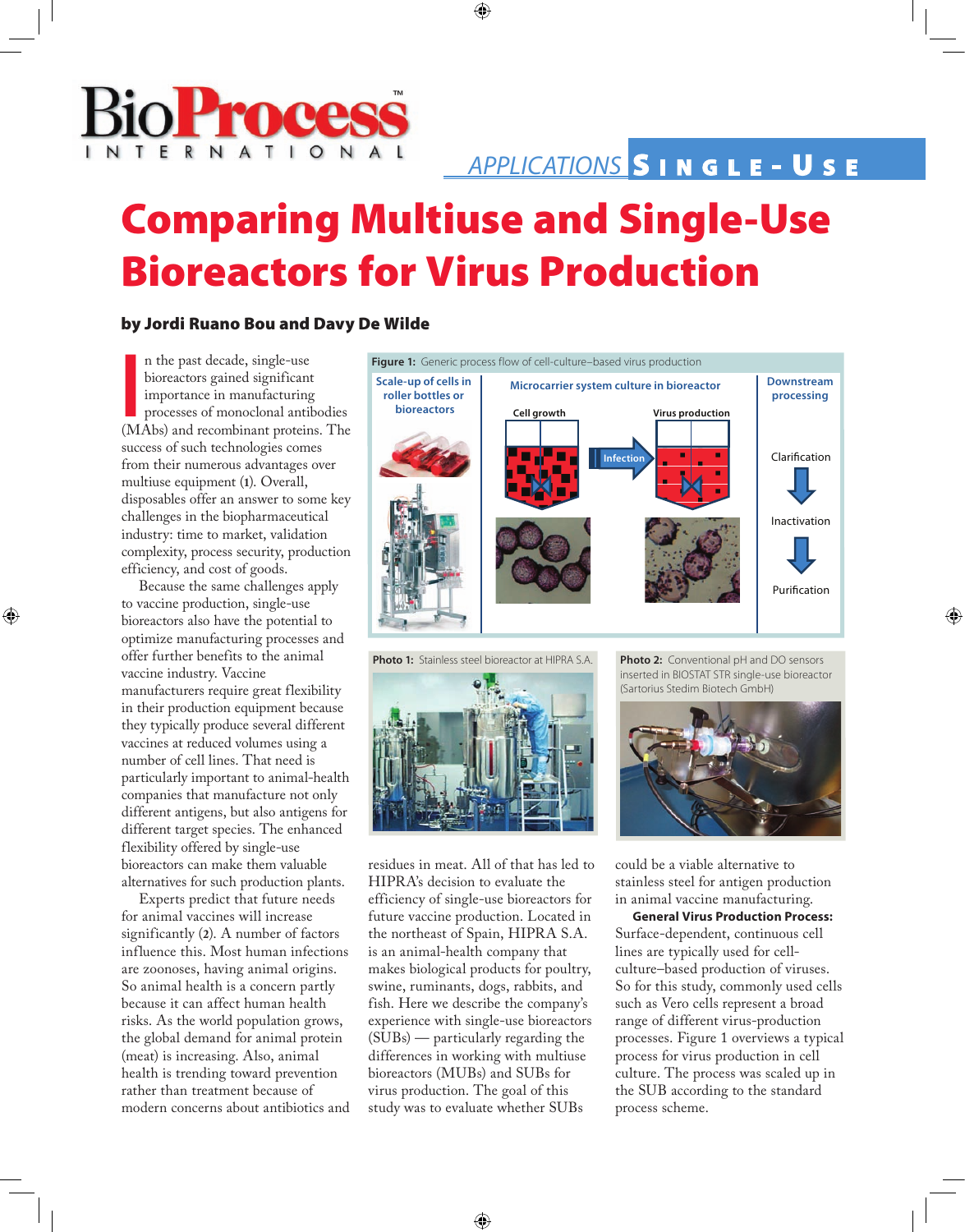**Photos 3 and 4:** Installation of a single-use bag in a BIOSTAT STR 200L bag holder (Sartorius Stedim Biotech GmbH)



#### Comparing MUBs and SUBs

Large-scale MUBs are time-proven technologies around the world. Although they have demonstrated process efficiency, a company must consider many aspects when acquiring one. Large-scale MUBs often evolve as customized solutions. Such customized development requires a large amount of resources on both the supplier and user sides. Delivery times are very long usually more than a year — with several months needed for qualification before a system can be used in



production. Capital investment and operational costs are high, and the equipment footprint is large.

With the introduction of SUBs. alternative solutions became available for commercial cell-culture–based manufacturing. And although these offer many benefits over stainless steel, new points must be considered: e.g., stock management of consumables, waste disposal, manual operations in bag installation, and ensuring proper connections. Table 1 lists major differences between SUBs

represent a "disadvantage" by comparison. **Multiuse Bioreactors (MUBs) Single-Use Bioreactors (SUBs)** Customized designs Customized designs **Long delivery times** Short delivery times Proven technology *Relatively young technology High capital investment* Lower capital investment *More qualification and validation time (cleaning and sterilization in place, CIP/SIP)* Less qualification and validation time Water for injection and pure steam needed No CIP or SIP processes needed **Large footprint Small footprint** *Higher energy costs* Lower energy costs *Time-consuming batch turn-over* Quick-change, short nonoperation stops *Higher maintenance costs* Lower maintenance costs Less dependence on supplier *Total dependence on bag supplier* No bags, no managing stocks *Expensive bags; managing stocks and supply Higher contamination risk* Lower contamination risk Lower leakage risk during culture *Higher leakage risk during culture; consider BSL needs and managing this risk* Good control of pO<sub>2</sub> and pH *Optical sensors, sometimes not fully accurate* Geometry of vessel and stirrer blades chosen by users *Bag geometry and stirrer design may influence your process Higher direct and indirect man-hours* Lower man-hours *Higher-level bioreactor operators* Lower-level bioreactor operators *Higher operator risk: e.g., hot pipes, pressure* Lower operator risks Suitable for any bioreactor volume *Limited volumes, ≤2,000 L*

Table 1: Main differences between single-use and multiuse bioreactors; points shown in italic

**Photo 5:** Sartocheck 4Plus bag tester connected to CultiBag STR 50L single-use bag (Sartorius Stedim Biotech GmbH)



and MUBs. Clearly, the former have the potential to bring more benefits than the latter. However, details can vary from one process to the next and depending on a facility's location.

**Implementing SUBs:** When a company considers single-use technologies, one important question must be answered first: Are you changing from multiuse or beginning directly with single-use technology?

When beginning with MUBs (Photo 1), you already have a high level of experience and knowledge in running processes with them. Your systems are well-characterized (**3**), enabling a good understanding of your culture's behavior in them.

Several SUBs are different in design from stainless-steel MUBs, especially in the essentials of vessel design, gassing modules, and mixing technologies. The more those design parameters deviate from the conventional standard, the higher your need will be for process optimization and adaption when making the change to single use. Fortunately, some technology vendors offer single-use solutions that comply with conventional standards to facilitate process transfers (**4**).

When beginning with single-use bioreactors, by contrast, you face fewer limitations if you have smaller-scale bioreactors of similar design. In such a case, you can develop your process at small scale, then perform scale-up trials and transfer easily to your final production scale. However, it does help if your SUBs are based on a conventional design. That eases interpretation of process results, helps you anticipate mixing behavior and gassing effects, and facilitates set-up of your scale-up experiments.

When choosing a SUB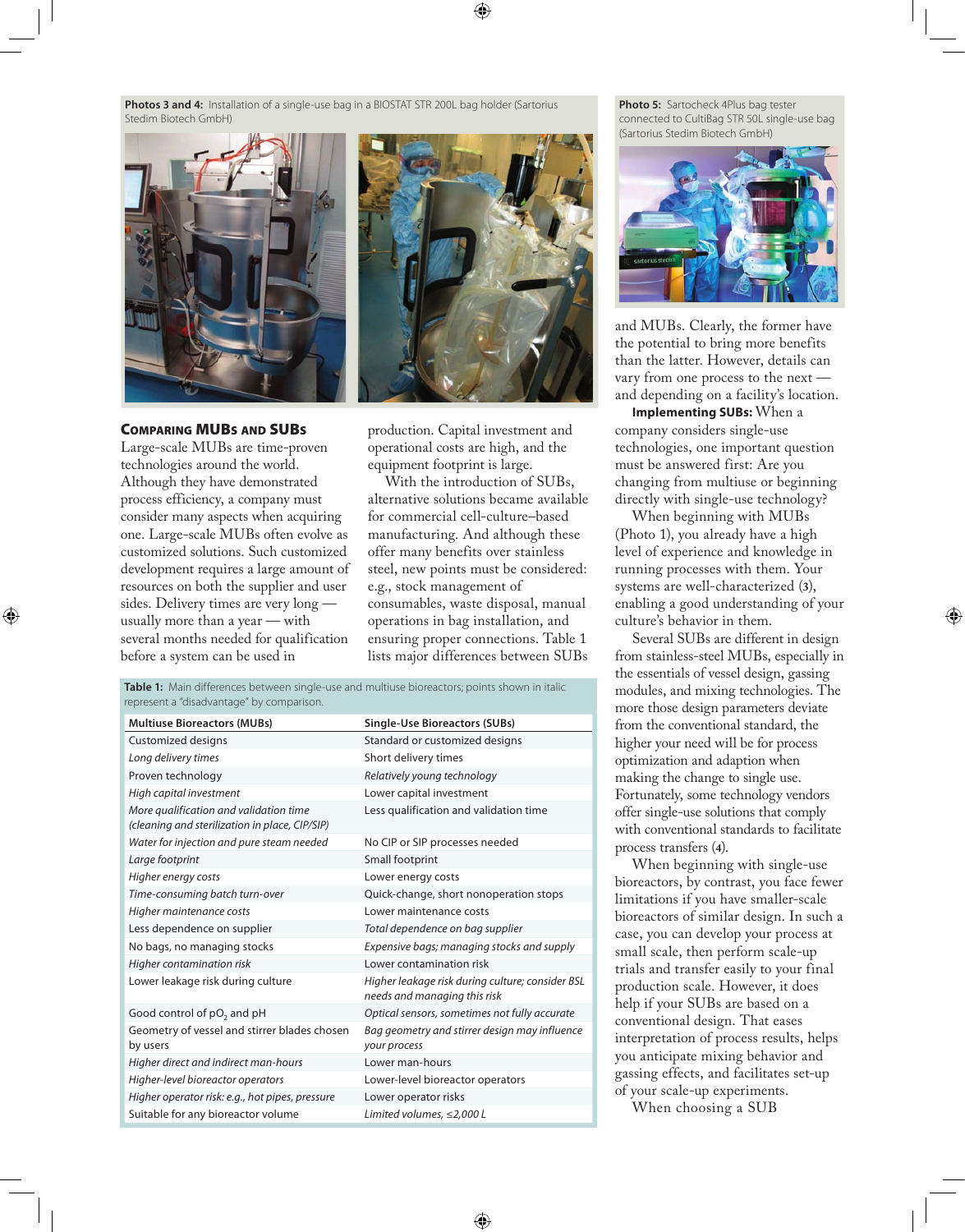**Figure 2:** Plot of "gold-standard" process in multiuse bioreactor; dark blue = oxygen flow, light blue =  $pO_2$ , green = pH, yellow = stirring speed, red = temperature



**Figure 3:** Plot of first SUB run; dark blue = oxygen flow, light blue =  $pO_2$ , green = pH, yellow = stirring speed, red = temperature



**Figure 4:** Plot of optimized SUB run; robust process control can be observed easily and has since been perfectly reproducible. Dark blue = oxygen flow, light blue =  $pO_2$ , green = pH, yellow = stirring speed, red = temperature



manufacturer, consider the following points:

• Performing actual trials with different single-use bioreactors before supplier selection allows you to challenge each technology with your specific process and cells.

• Supplier reliability is essential. The more experienced the vendor is with single-use technologies (not limited to bioreactors), the better that company will understand your needs and be able to support your process. A supplier should offer appropriate production capacity because security of supply is critical when working with these technologies.

• What will be your final scale? Some suppliers do not offer all scales. If **Figure 5:** Process parameters for a SUB process plotted against the multiuse gold standard shows close correlation of both processes.





you need to move to volumes larger than 1,000–2,000 L, you may need a hybrid solution with a single-use seed line and stainless-steel production bioreactors.

• The supplier's validation package is important, as is its strategy to ensure a high level of batch-to-batch consistency. Variations among supplier batches could put your own process consistency at risk.

#### Implementing SUBs

The main issues to highlight in SUB start-up are set-up and process times, sensors, and handling of equipment.

**Set-Up and Process Times:** SUB installation and commissioning are easy and fast. You need only electrical power, water, and gas supplies for the system. At HIPRA, this saved about two months of set-up time. Also, because the vessel requires no sterilization or cleaning, equipment down-time can be significantly reduced. This potentially increases productivity by 15–20%, allowing more batches to be realized each year.

However, additional process transfer time needs consideration. Depending on your bioreactor selection, process parameters may need to be modified before you have a robust and similar process as was established in the previous multiuse setup. Furthermore, additional process time can be linked to emptying vessels at the end of culture processes when

**Figure 6:** Oxygen flow patterns (blue) observed in single-use and multiuse bioreactors



no sterile air pressure can be used. Overall, the time saved by using SUBs is significantly more than that of multiuse processes.

**Sensors:** Optical, single-use sensors supplied with many SUB bags reduce the risk of contamination and limit the time needed to prepare a vessel for its next culture (with no autoclaving of sensors required). When single-use sensors cannot be used for a given process, however, there is no need to base your bioreactor selection on this factor alone. All vendors that integrate single-use sensors offer an option of introducing "traditional" pH and DO probes (Photo 2).

**Handling** of SUBs and MUBs is different in several ways. For example, aseptic connections aren't automated with the former, so connections must be made manually. Such connections are ideally realized by specific welding devices, which reduces the risk of manual errors. Sterile welding and sealing of thermoplastic tubing are key technologies that offer the highest flexibility to users who require a solution to accommodate multiple connection and disconnection cycles. So it is important to evaluate your current process set-up and exchange nonweldable tubing for suitable thermoplastic tubing wherever connections and disconnections are required.

Overall, SUBs require more manual handling than highly automated MUBs. With the more fragile polymer vessel material, it becomes important to perform proper risk analysis of handling procedures. Bag assembly and installation in a